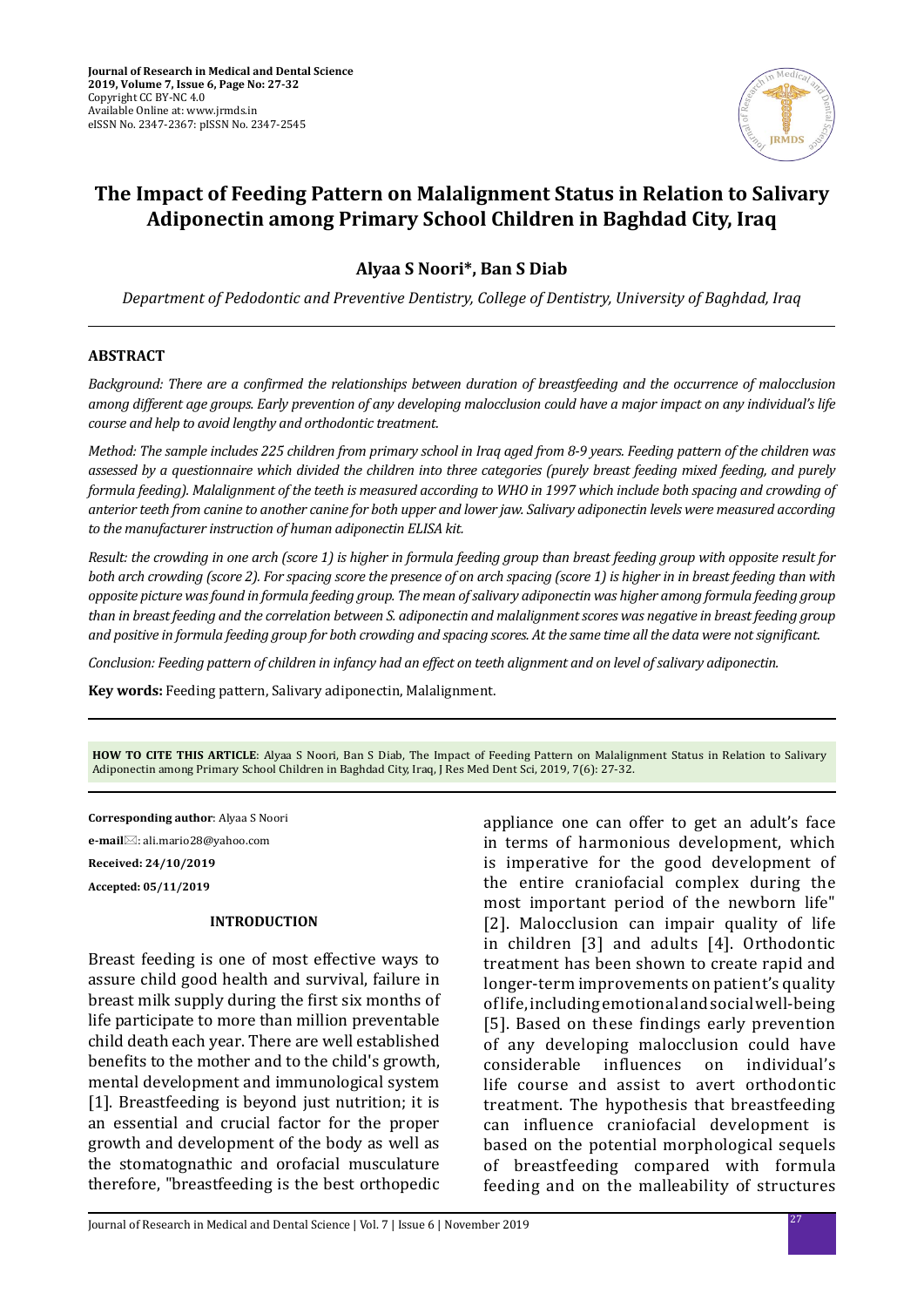of oral cavity during craniofacial growth and development. Suckling movements that occur during breastfeeding, contrary to the sucking movements during bottle-feeding,<br>involve tongue peristaltic movements peristaltic around the nipples of the breast that can guide morphology of the palate by rounding and flattening it [6]. These movements also help harmonization and development of the peripheral oral musculature which important for efficacious swallowing [7]. Additionally, development of oral functions simplifies a correct primary teeth eruption process with functional tooth interdigitation. There is some evidence that tongue and lip movements during breastfeeding induce the infant to draw breast milk through peristaltic action [8], allowing for proper maturation and function of the oral musculature necessary for swallowing and suitable growth and development of the maxillo-mandibular complex [7]. In contrast, when formula feeding infants set their tongues in relatively inferior positions, lips do not come together as tightly (depending on the material, shape and size of the artificial nipple). In those cases, lips are probably to produce less oral motor stimulation, due to fluid flow can be easily stimulated via light lingual pressure. These factors may lead to primary malocclusion developmental caused by combination of a constricted maxillary dental arch with a deeper palate, and sometimes, a more retro positioned mandible linked to posterior displacement of the tongue base [9].

Two systematic reviews estimate the topic of breastfeeding and malocclusion the first id done by Peres et al. [10], their conclusions were based especially on studies on the primary dentition. This review concluded that breastfeeding was linked to lower risk of malocclusions. The other review by Abreu et al. [11] focused on the association between formula feeding vs. breastfeeding and its effect on malocclusion of mixed and permanent dentition. In contract to the result of the first systematic review, this review indicate that there was not enough evidence to advocate an association between breast-feeding, formula-feeding and malocclusion occurrence in mixed and permanent dentitions.

Adiponectin (also known adipocyte complement related protein) is an adipocyte-derived hormone, which regulates glucose and lipid metabolism, improves fatty acid oxidation and insulin sensitivity also suppress hepatic glucose production (anti-atherogenic and anti-diabetic and) [12]. Besides that, adiponectin has potent anti-inflammatory properties modifying the vascular endothelium such as preventing preatherogenic plaque formation and inhibiting local pro-inflammatory signals, inhibiting arterial wall thickening. In addition to its mentioned above peripheral actions, adiponectin has a central action in the regulation of energy homeostasis, stimulating food intake and in reducing energy expenditure [13]. The researcher have explained that circulating adiponectin occurs in three distinct isomeric forms: Trimeric "low molecular weight", hexameric "medium molecular weight" and "high molecular-weight" (HMW) adiponectin, each of which have different biological activities,<br>including suppression of inflammation. inflammation. improvement of insulin sensitivity and metabolic control. Among these isomeric forms, HMW adiponectin is the most active form in exerting metabolic functions [14]. Serum adiponectin level has a negative correlation with the degree of adiposity. In humans, it was demonstrated that low levels of serum adiponectin are associated with obesity, cardiovascular disease, type 2 diabetes and dyslipidemia [13]. Martin et al. [15] and Bronsky et al. [16] were the first researchers that describe the presence of immunoreactive adiponectin in human breast milk. The expression of Adipo-R1 in the small intestine of neonatal mice [17] and the expressions of Adipo-R1 and Adipo-R2 in human colon epithelium [18] suggested that not only adipocyte derived adiponectin but also adiponectin in breast milk and cord blood might play a key role in infant growth and development. Adiponectin in breast milk also involved in energy balance regulation, may play a role in the regulation of growth and development in the neonatal period and infancy, and could influence the programming of energy balance regulation in childhood and adulthood [19].

Adiponectin is also produced locally in the oral cavity by salivary glands. As such, adiponectin plays a role in the oral immune response and oral inflammation. The positive relationship between levels of adiponectin in plasma and oral fluids makes oral fluid an attractive bio-specimen that could be used as an alternative to blood in tests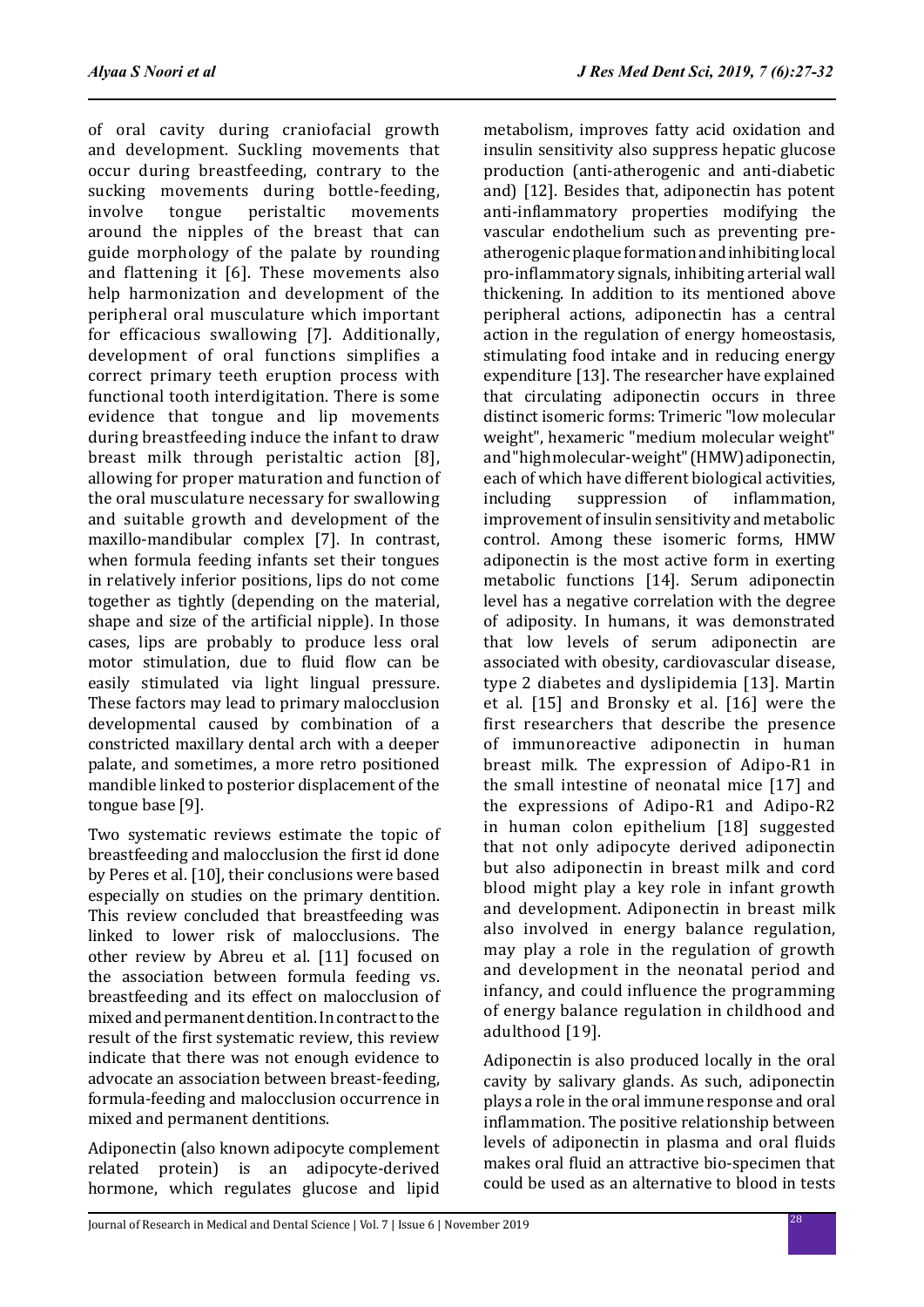measuring adiponectin [20]. As far as there is no previous Iraqi study concerning the effect of breast feeding on the teeth malalignment related to salivary adiponectin the aim of the present study was to assess the impact of feeding pattern on teeth alignment related to salivary adiponectin among primary school children in Iraq.

### **MATERIAL AND METHOD**

A study sample pooled from primary school children in Baghdad city (Rusafa Sector), all the children between 8 and 9 years were included. The children parents were informed about the aim of the study and were freely allowed to accept the examination. Informed consent and approval had been obtained. The total children examined by the researcher was 672 child, after exclusion of children with mixed feeding and unreliable questionnaire, the study sample consist of 225 children distributed into two groups who included 89 male and 136 female. Feeding pattern of the children was assessed by a questionnaire which divided the children into three categories (purely breast feeding, mixed feeding, and purely formula feeding). The reliability of the questionnaire was assessed by resending the questionnaire to the parent 1 month after the first time and only the questionnaires with repeated answers were taken.

In the first part of the study questionnaire were distributed to all children through the schools, self-administered by the parents and returned back to the researcher to assess feeding pattern of children. Oral examinations were done under standardized conditions according to the basic methods of oral health surveys of World Health Organization 1997. Malalignment of the teeth is measured include both spacing and crowding of anterior teeth from canine to another canine for both upper and lower jaw according to the criteria of WHO 1997 [21]. A subsample was selected randomly (44 from the breast feeding group and 44 from formula feeding group) from the whole sample, salivary sample were collected from them for biochemical analysis The collection of unstimulated saliva from the children was done by drooling passively to the tube of collection by using timer for five minute according to University of Southern California school of Dentistry guidelines for saliva collection [22]. After the process of collection of saliva. The salivary samples were centrifuged for approximately twenty minute at (1000 RPM) at 2-8℃. Collect the supernatant into clean test tubes then all samples were stored at temperature about -20℃. the salivary adiponectin levels was measured according to the manufacturer instruction of human adiponectin ELISA kit.

# **RESULTS**

The data of the present study showed that 28.8% of sample is at age 8 years distributed into 7.55% of sample is male and 18.88% is female also 15.55% from this age is breast feeding which is higher than formula feeding group which represent about 13.77%. Also the age 9 years represent 71.11% from the sample 48.44% from them are breast feeding higher than the other group which represent 22.66 also at this age female percent 39.11 which is higher than male at the same age as shown in the Table 1. Results concerning malalignment status illustrates that the crowding in one arch (score 1) is higher in formula feeding group than breast feeding group with opposite result for both arch crowding (score 2). For spacing score the presence of on arch spacing (score 1) is higher in in breast feeding than with opposite picture was found in formula feeding group although the statistical analysis show no significant association between feeding pattern with crowding and/or spacing score as shown in Table 2. Table 3 illustrate the concentration of salivary adiponectin in saliva according to feeding pattern that compere between breast feeding and formula feeding groups. The table shows that the differences between the two groups were not significant. The result was the same concerning each gender however the mean of salivary adiponectin was higher among formula feeding group than in breast feeding. The sperman correlation between salivary adiponectin and tooth alignment score among two feeding group are displayed in the Table 4. The table shows the direction of relation was negative in breast feeding group and positive in formula feeding group for both crowding and spacing scores. At the same time all the data were not significant.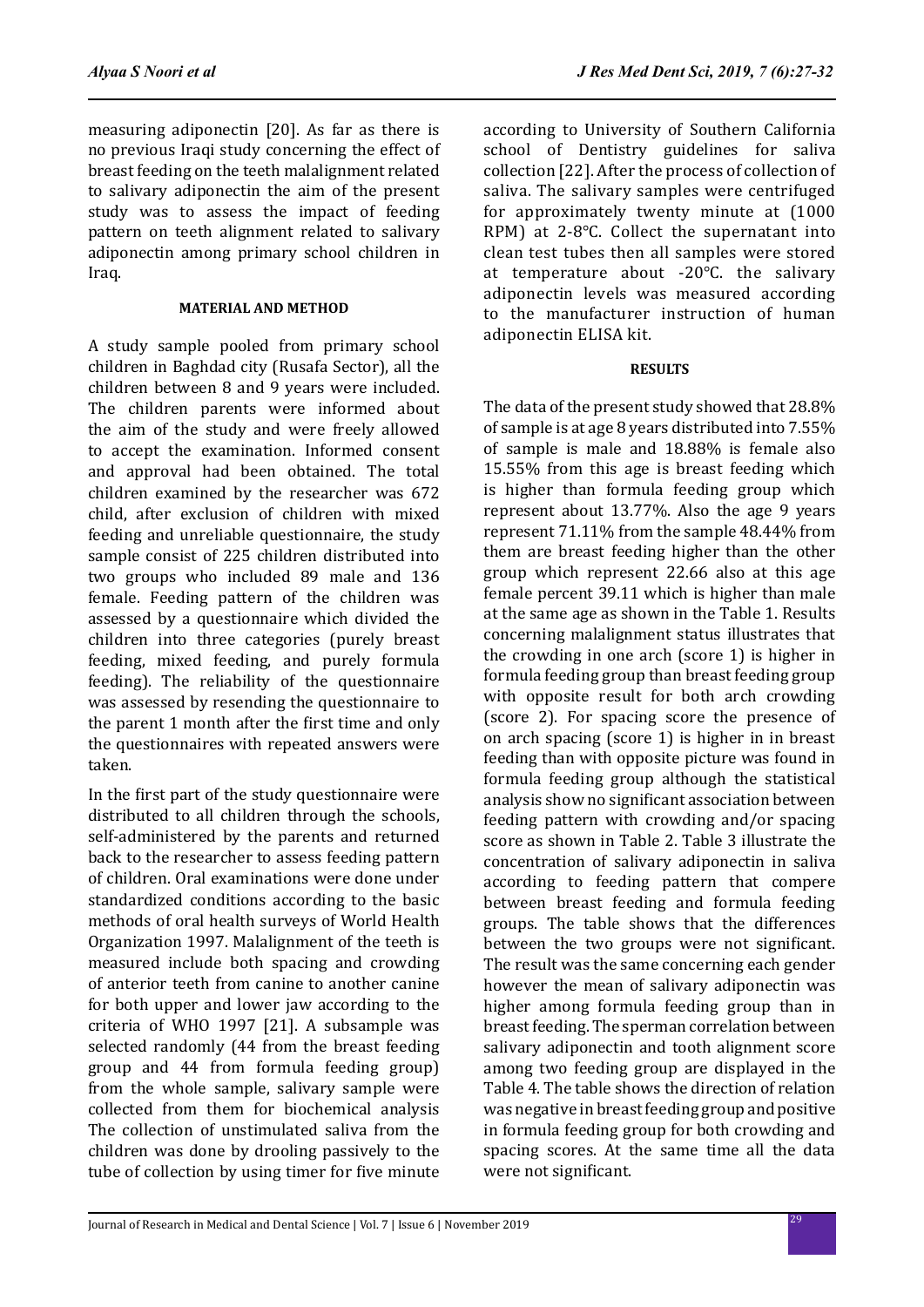|       | Gender | <b>Feeding pattern</b> |                       |             |    |                        |             |  |  |
|-------|--------|------------------------|-----------------------|-------------|----|------------------------|-------------|--|--|
| Age   |        |                        | <b>Breast feeding</b> |             |    | <b>Formula feeding</b> |             |  |  |
|       |        | N                      | % of group            | % of sample | N  | % of group             | % of sample |  |  |
| 8     | M      | 9                      | 25.71                 | 4           | 8  | 26.67                  | 3.55        |  |  |
|       | F      | 26                     | 74.29                 | 11.55       | 22 | 73.33                  | 9.77        |  |  |
|       | T      | 35                     | 100                   | 15.55       | 30 | 100                    | 13.33       |  |  |
| q     | M      | 52                     | 47.71                 | 23.11       | 20 | 39.22                  | 8.88        |  |  |
|       | F      | 57                     | 52.29                 | 25.33       | 31 | 60.78                  | 13.77       |  |  |
|       | т      | 109                    | 100                   | 48.44       | 51 | 100                    | 22.66       |  |  |
| Total |        | 144                    | 100                   | 64          | 81 | 100                    | 36          |  |  |

#### **Table 1: The distribution of the children by age and gender according to feeding pattern.**

|          | <b>Teeth Alignment</b> |     | <b>Breast feeding</b> | <b>Formula feeding</b> |               | Chi-square | p     |
|----------|------------------------|-----|-----------------------|------------------------|---------------|------------|-------|
|          |                        |     | $\frac{0}{0}$         | N                      | $\frac{0}{0}$ |            |       |
|          | Score 1                | 95  | 65.97                 | 58                     | 71.6          | 0.756      | 0.385 |
| Crowding | Score 2                | 49  | 34.03                 | 23                     | 28.4          |            |       |
|          | Score 1                | 109 | 75.69                 | 52                     | 64.2          | 3.367      | 0.067 |
| Spacing  | Score 2                | 35  | 24.31                 | 29                     | 35.8          |            |       |

| Table 3: The concentration of salivary adiponectin in saliva according to feeding pattern. |  |  |
|--------------------------------------------------------------------------------------------|--|--|
|                                                                                            |  |  |

|                      | <b>Feeding pattern</b> |       |                        |       |       |    |       |
|----------------------|------------------------|-------|------------------------|-------|-------|----|-------|
| Salivary adiponectin | <b>Breast feeding</b>  |       | <b>Formula feeding</b> |       |       | Df |       |
|                      | mean                   | SЕ    | mean                   | SЕ    |       |    |       |
| M                    | 5.469                  | 1.48  | 5.435                  | 1.315 | 1.136 | 56 | 0.261 |
|                      | 4.933                  | 1.06  | 6.591                  | 0.984 | 0.015 | 28 | 0.988 |
| m                    | 5.164                  | 0.868 | 6.302                  | 0.804 | 0.962 | 86 | 0.339 |

**Table 4: Sperman Correlation between salivary adiponectin and tooth alignment score according to feeding pattern.**

|          | Salivary adiponectin  |       |                        |       |  |  |
|----------|-----------------------|-------|------------------------|-------|--|--|
|          | <b>Breast feeding</b> |       | <b>Formula feeding</b> |       |  |  |
|          | R(spearman)           |       |                        |       |  |  |
| Crowding | $-0.09$               | 0.561 | 0.025                  | 0.869 |  |  |
| Spacing  | $-0.076$              | 0.622 | 0.128                  | 0.407 |  |  |

#### **DISSCUSSION**

A large number of studies confirmed the relationships between duration of breastfeeding and the occurrence of malocclusion among different age groups [23]. The results of the present study show no significant association between feeding pattern with crowding and/ or spacing however one arch crowding and two arch spacing is higher in formula feeding children than breast feeding This explained by several theoretical mechanisms by which formula feeding might contribute to the development of malocclusion: (1) Less muscle action is need to extract formula milk from a bottle, resulting in decreased muscles development that concerned in sucking, which may act as a functional matrix for inappropriate mandibular growth; (2) The tongue acts only to control the milk drain during bottle-feeding and formula-fed children have an increased prevalence of abnormal swallowing patterns or tongue thrusting habits [24] (3) More than 60% of the children who were predominantly bottle-fed demonstrate mouth breathing or mixed breathing behavior, which may compromise occlusion [25]. Adiponectin was successfully detected in the saliva, although lower levels were observed. Salivary adiponectin, was significantly correlated with its plasma levels, Adiponectin in breast milk involved in energy balance regulation, may play a role in the regulation of growth and development in the neonatal period and infancy, and could influence the programming of energy balance regulation in childhood and adulthood [19]. Adiponectin is also produced locally in the oral cavity by salivary glands. As such, adiponectin plays a role in oral inflammation and the oral immune response [20]. The present study as the results reported that the difference between the two groups in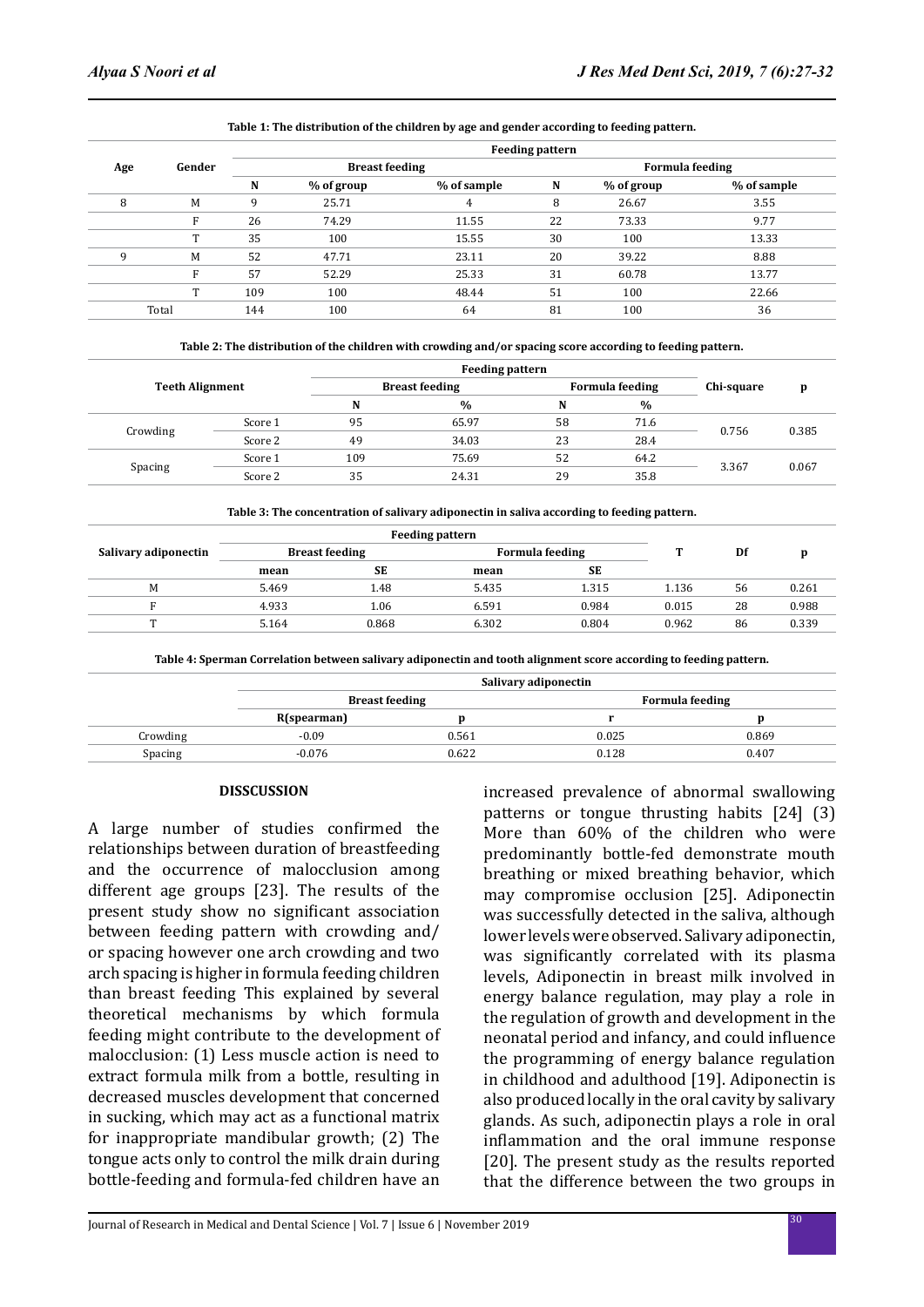salivary adiponectin levels was not significant. However the mean of salivary adiponectin was higher among formula feeding group than in breast feeding this result reflected that first year of life is a critical window of infant developmental programming and show a differential effect of concentrations and doses of human milk adiponectin on development of infant. Given the appetite and body composition regulating effects of adiponectin, there is a potential to improve the outcome for infant through interventions, such as the continuation of breastfeeding during the first year of life and beyond, which may facilitate favorable developmental programming and reduce risk of obesity later in life.

# **CONCLUSION**

The result from the current study revealed that feeding pattern in infancy influence the alignment of teeth, early prevention of developing malocclusion help to avoid lengthy orthodontic treatment. It is important to increase the knowledge in the community about the importance of breastfeeding to the dental health and occlusion and to develop educational programs to aware mothers, girls, and the entire community about the importance of breastfeeding in the development of normal occlusion in addition to its benefit to the general health.

#### **REFERENCES**

- [1] Singh AK, Singh RK, Shah RP, et al. Comparison of growth pattern in neonates on breast feed versus formula feed. Med Phoenix 2017; 2: 18-23.
- [2] Rochelle IMF, Tagliaferro EPS, Pereira AC, et al. Breastfeeding, deleterious oral habits and malocclusion in 5-year-old children in são pedro, sp, brazil. Dental Press J Orthod 2010; 15:71–81.
- [3] Kragt L, Dhamo B, Wolvius EB, et al. The impact of malocclusions on oral health-related quality of life in children-a systematic review and meta-analysis. Clin Oral Investig 2016; 20:1881-1894.
- [4] Masood M, Suominen AL, Pietila T, et al. Malocclusion traits and oral healthrelated quality of life in Finnish adults. Community Dent Oral Epidemiol 2017; 45:178- 188.
- [5] Healey DL, Gauld RD, Thomson WM. Treatmentassociated changes in malocclusion and oral healthrelated quality of life: A 4-year cohort study. Am J Orthod Dentofacial Orthop 2017; 50:811-817.
- [6] Woolridge M. The anatomy of infant sucking. Midwifery 1986; 2:164-171.
- [7] Palmer B. The influence of breast feeding on the development of the oral cavity: A commentary. J Hum Lact 1998; 14:93-98.
- [8] Weber F, Woolridge MW, Baum JD. An ultrasonographic study of the organisation of sucking and swallowing by newborn infants. Dev Med Child Neurol 1986; 28:19- 24.
- [9] Sanchez-Molins M, Grau Carbó J, Lischeid Gaig L, et al. Comparative study of the craniofacial growth depending on the type of lactation received. Eur J Paediatr Dent 2010; 11:87-92.
- [10]Peres KG, Cascaes AM, Nascimento GG, et al. Effect of breastfeeding on malocclusions: a systematic review and meta-analysis. Acta Pædiatrica 2015; 104:54–61.
- [11]Abreu LC, Paiva SM, Pordeus IA, et al. Breastfeeding, bottle feeding and risk of malocclusion in mixed and permanent dentitions: A systematic review. Braz Oral Res 2016; 30:22.
- [12]Savino F, Liguori SA, Lupica MM. Adipokines in breast milkand preterm infants. Early Hum Dev 2010; 86:77-80.
- [13]Schondorf T, Maiworm A, Emmison N, et al. Biological background and role of adiponectin as marker for insulin resistance and cardiovascular risk. Clin Lab 2005; 51:489-494.
- [14]Newburg DS, Woo JG, Morrow AL. Characteristics and potential functions of human milk adiponectin. J Pediatr 2010; 156:41-46.
- [15]Martin LJ, Woo JG, Geraghty SR, et al. Adiponectin is present in human milk and is associated with maternal factors. Am J Clin Nutr 2006; 83:1106-1111.
- [16]Bronsky J, Karpisek M, Bronska E, et al. Adiponectin, adipocyte fatty acid binding protein, and epidermal fatty acid binding protein: Proteins newly identified in human breast milk. Clin Chem 2006; 52:1763-1770.
- [17]Zhou Y, Sun X, Jin L, et al. Expression profiles of adiponectin receptors in mouse embryos. Gene Expr Patterns 2005; 5:711-715.
- [18]Yoneda K, Tomimoto A, Endo H, et al. Expression of adiponectin receptors, AdipoR1 and AdipoR2, in normal colon epithelium and colon cancer tissue. Oncol Rep 2008; 20:479-483.
- [19]Savino F, Fissore MF, Liguori SA, et al. Can hormones contained in mothers' milk account for the beneficial effect of breast-feeding on obesity in children. Clin Endocrinol 2009; 71:757-765.
- [20]Riis JL, Bryce CI, Ha T, et al. Adiponectin: Serum-saliva associations and relations with oral and systemic markers of inflammation. Peptides 2017; 91:58-64.
- [21]World Health Organization. Oral health surveys. Basic methods, Geneva. 1997.
- [22] Navazesh M, Kumer SKS. Measuring salivary flow. J Am Dent Assoc 2008; 139:35-40.
- [23]Catalá MB, Montiel JMC, Arcís CB, et al. Association between duration of breastfeeding and malocclusions in primary and mixed dentition: A systematic review and meta-analysis. Scientific Reports 2017; 7:5048.